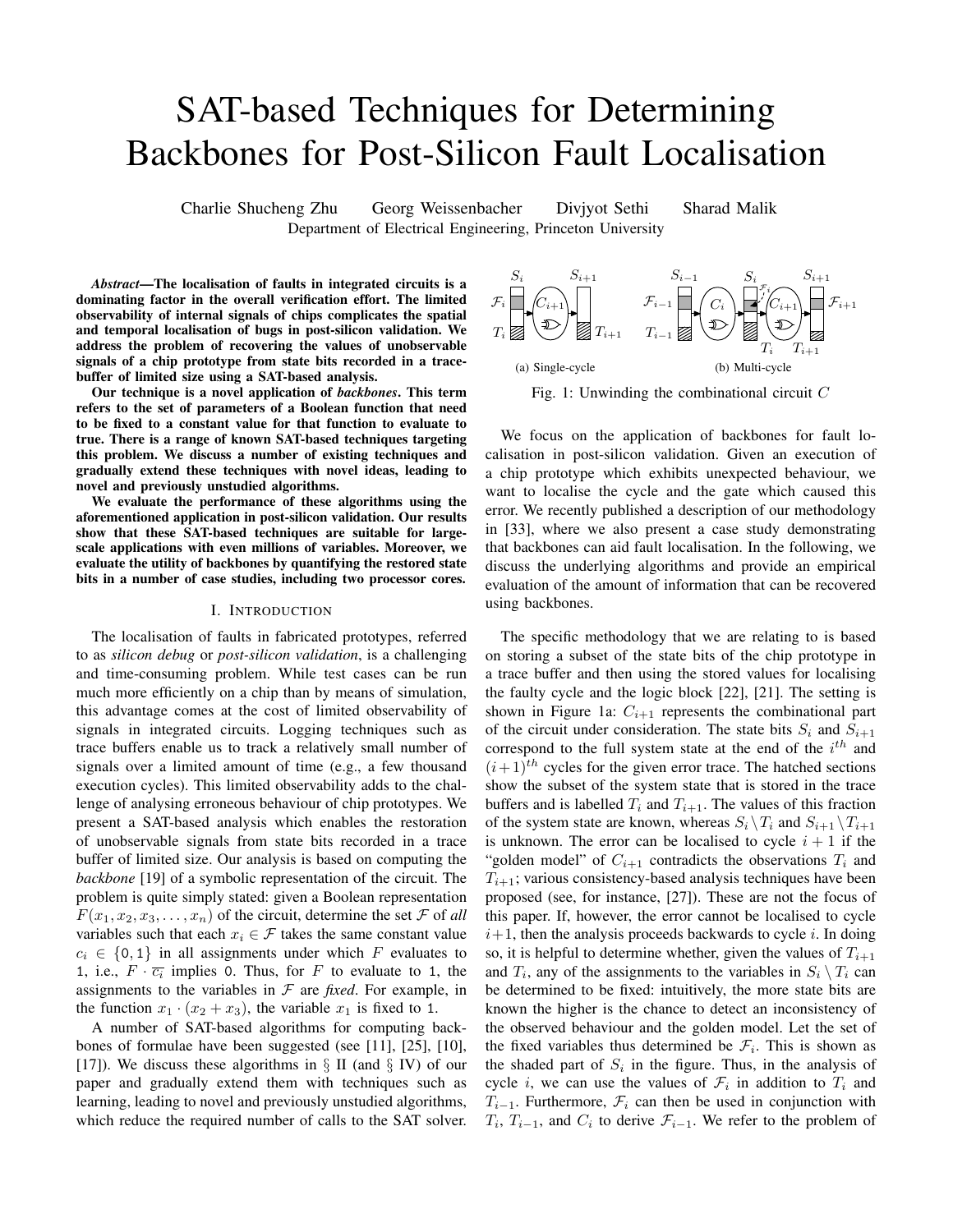determining  $\mathcal{F}_i$  for a given  $C_{i+1}$ ,  $T_i$ , and  $T_{i+1}$  as the tracebuffer fixed-assignment problem.

The circuit  $C$  and the set of states  $S$  can be quite large in practice. Therefore, we need techniques that can handle functions with hundreds of thousands to millions of variables. Furthermore, as shown in Figure 1b, a multi-cycle version of the problem (in this case two cycles) can be used to determine the fixed assignments  $\mathcal{F}_{i-1}$  and  $\mathcal{F}_i$  using  $T_{i-1}$ ,  $T_i$ ,  $T_{i+1}$ ,  $C_i$ ,  $C_{i+1}$ , and  $\mathcal{F}_{i+1}$ . The set of fixed assignments over multiple cycles can be larger than in the one cycle case, as we have additional information from cycle  $i$ . The size of the functions grows quickly with unrolling over multiple cycles, further increasing the need for scalable algorithms.

We explore SAT-based techniques with the goal of leveraging the capabilities of modern SAT solvers. We show a range of techniques which use existing SAT solvers in different ways, and provide a theoretical analysis of the number of calls to the SAT solver for the different techniques. We also report our experimental results with using these techniques for the single and multi-cycle trace-buffer fixed assignment problem for processor cores used in the Backspace work [6] and for a set of circuits from the hardware model checking competition<sup>1</sup> (HMCC) benchmarks. These results show the practical value of the techniques and provide insights into their characteristics.

The paper is organised as follows. § II describes the various SAT-based techniques for the fixed-assignment problem and provides a theoretical analysis of the number of calls to a SAT solver for each of them. Our presentation covers existing techniques [11], [25], [10], [17] as well as novel algorithms. This is followed by  $\S$  III, which covers the experimental evaluation of these techniques over a range of benchmark circuits. We address the performance of the algorithms in § II and address the utility of the approach in post-silicon validation by quantifying the information gained using backbones. § IV discusses related work for this problem, and finally § V provides some concluding remarks.

#### II. DETERMINING FIXED VARIABLES

### *Preliminaries and Problem Definition*

Let  $V$  be a set of n propositional logic variables and let 0 and 1 denote the elements of the Boolean domain B. Every Boolean function  $f : \mathbb{B}^n \to \mathbb{B}$  can be expressed as a propositional logic formula F in n variables  $x_1, \ldots, x_n \in \mathcal{V}$ . The logical connectives  $\{-, +, \cdot, \rightarrow, \oplus\}$  are defined as usual. For brevity, we may omit  $\cdot$  in conjunctions (e.g.,  $x_1\overline{x}_3$ ). An assignment A is a total mapping from V to B, and  $A(x)$  refers to the value A assigns to x. A *satisfies* a formula  $F(x_1, \ldots, x_n)$ iff  $F(A(x_1), \ldots, A(x_n))$  evaluates to 1 (denoted by  $A \models F$ ). A formula F is satisfiable iff  $\exists A \cdot A \models F$ , and unsatisfiable otherwise. We use  $\#\mathcal{A}_F$  to denote the number of satisfying assignments of a formula  $F$  and drop the subscript if  $F$  is clear from the context. A formula F *holds* iff  $\forall A \cdot A \models F$ .

We use Lit $v = \{x, \overline{x} | x \in V\}$  to denote the set of literals over V, where  $\bar{x}$  is the negation of x. Given a literal  $l \in \text{Lit}_\mathcal{V}$ ,

we write var(l) to denote the variable occuring in l. A *cube* over V is a product of literals  $l_1 \ldots l_m$  such that  $l_i \in \text{Lit}_\mathcal{V}$  and  $var(l_i) \neq var(l_j)$  for all  $i, j \in \{1..m\}$  with  $i \neq j$ . We write  $l \in C$  to indicate that the literal l occurs in a cube C. Given an assignment A, we use  $C_A$  to denote the cube  $\prod_{i=1}^n l_i$  where  $l_i = x_i$  if  $\mathcal{A}(x_i) = 1$  and  $l_i = \overline{x}_i$  otherwise. For a cube C over V and a set of variables  $W \subseteq V$ , let  $C|_{W}$  be the restriction of C to W. That is,  $C|_{\mathcal{W}} = \prod \{l | l \in C, \text{var}(l) \in \mathcal{W} \}.$ 

Given a satisfiable formula F over V, a variable  $x_i \in V$  is *fixed* in F if either  $A(x_i) = 1$  for all  $A \models F$  or  $A(x_i) = 0$ for all  $\mathcal{A} \models F$ , i.e., if either  $(F \rightarrow x_i)$  or  $(F \rightarrow \overline{x}_i)$  holds. Our goal is to determine the set  $\mathcal{F} \subseteq \mathcal{V}$  of *all* fixed variables for F. We assume that F is a satisfiable formula over  $\mathcal V$ , else  $\mathcal{F} = \emptyset$  holds trivially. In the formula

$$
F = (x_1 \oplus x_2 \oplus x_3) \wedge (x_1 \oplus x_2), \tag{1}
$$

for instance,  $x_3$  is fixed to 1, while  $x_1$  and  $x_2$  are not fixed. We explore a number of increasingly sophisticated techniques to determine the set  $\mathcal{F}$ , culminating in the algorithm in  $\S$  II.F which, to the best of our knowledge, is novel.

### *A. All-SAT*

A first naïve attempt to determine the set  $\mathcal{F} = \{x_3\}$ for Formula (1) is to enumerate *all* satisfying assignments  $\{(x_1 \mapsto 0, x_2 \mapsto 0, x_3 \mapsto 1), (x_1 \mapsto 1, x_2 \mapsto 1, x_3 \mapsto 1)\}\$ of Formula (1). This technique, known as All-SAT [18], requires  $\#\mathcal{A}$  iterations, which may be as many as  $2^n$ . This approach has been evaluated in [17] and found unfit for large problem instances. The following sections describe our quest for a more practical solution leveraging efficient satisfiability solving techniques (c.f. [20] and [7]).

## *B. Probing*

Given an initial satisfying assignment  $A \models F$ , the set F can be determined by solving  $n$  independent SAT instances. In each of these instances, we constrain one variable  $x$  in F to take the value opposing  $A(x)$ . The variable x is fixed iff  $F \cdot (A(x) \oplus x)$  is unsatisfiable. The following algorithm computes the set  $\mathcal F$  by *probing* each variable independently:

| 1: $\mathcal{F} := \emptyset$                                                           |  |
|-----------------------------------------------------------------------------------------|--|
| 2: <b>let</b> A be such that $A \models F$                                              |  |
| 3: for all $l \in C_A$ do                                                               |  |
| 4: if $\mathcal{A} \mathcal{A}' \cdot \mathcal{A}' \models (F \cdot \overline{l})$ then |  |
| $\mathcal{F} := \mathcal{F} \cup \{ \text{var}(l) \}$<br>5:                             |  |
| end if<br>6 <sup>.</sup>                                                                |  |
| $7·$ end for                                                                            |  |

Contemporary SAT solvers support repeated incremental calls with differing assumptions (e.g.,  $\bar{l}$ ) about  $V$  in the form of cubes [7], which performs significantly better than restarts. The solver only discards the information inferred from  $\overline{l}$  and retains the learnt clauses derived from F. *Our experiments (see* § *III) show that this is crucial to the feasibility of probing.*

Note that each iteration of line 4 potentially provides us with a new satisfying assignment  $\mathcal{A}' \models F \cdot \overline{l}$ . By construction,  $A'$  disagrees with A on the value of at least one variable.

<sup>1</sup>http://fmv.jku.at/hwmcc10/benchmarks.html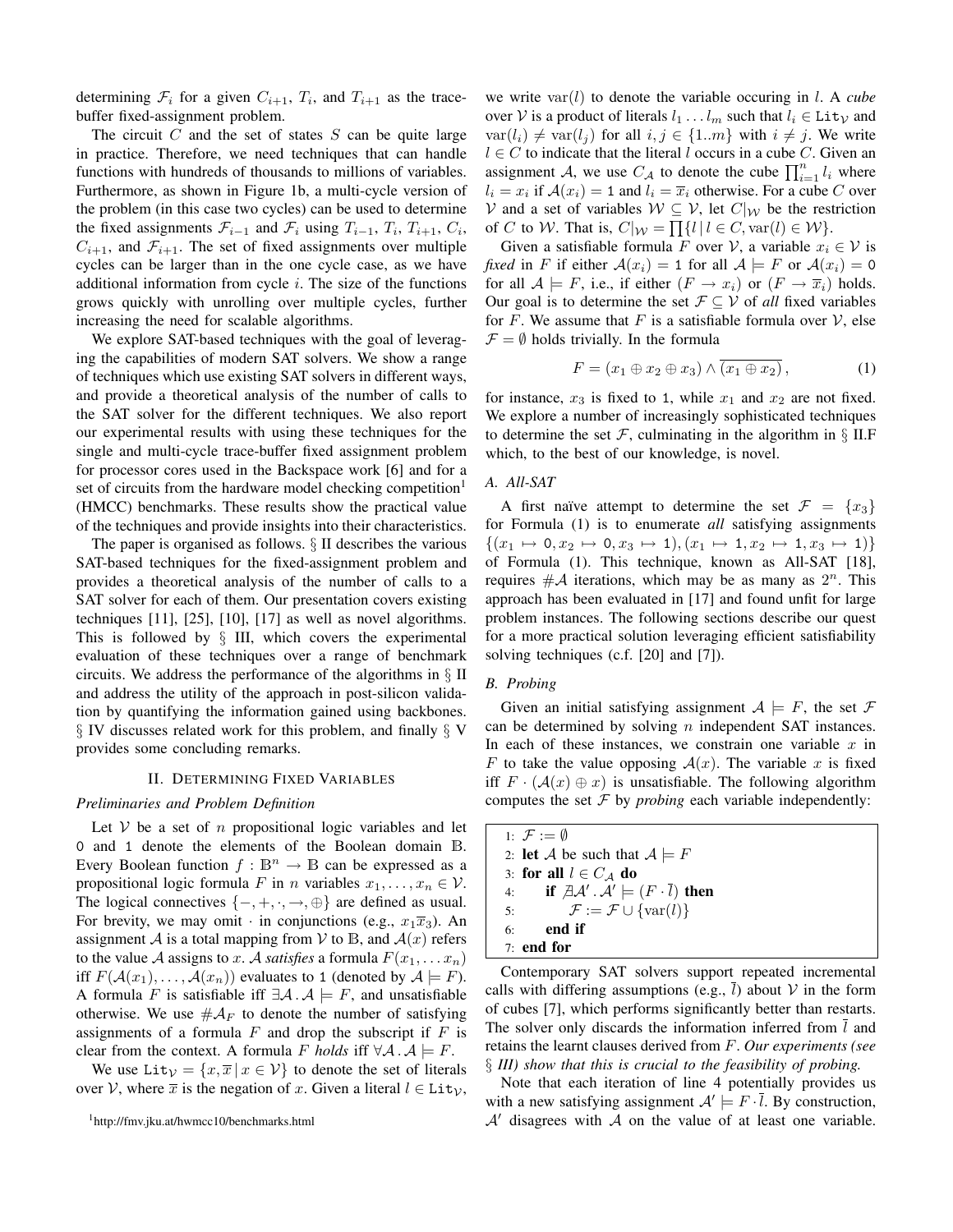The assignments  $A$  and  $A'$ , however, may differ in more than just one variable. The discrepancy between  $A$  and  $A'$  can be used to derive an (initially empty) set  $\mathcal N$  of variables that are definitely *not* fixed. We call this technique *recording* and provide the following pseudo-code:

|    | 1: <b>procedure</b> $RECORD(\mathcal{A}, \mathcal{A}', \mathcal{F}, \mathcal{N})$ |
|----|-----------------------------------------------------------------------------------|
| 2: | for all $x \in (\mathcal{V} \setminus (\mathcal{N} \cup \mathcal{F}))$ do         |
| 3: | <b>if</b> $(\mathcal{A}(x) \neq \mathcal{A}'(x))$ then                            |
| 4: | $\mathcal{N} := \mathcal{N} \cup \{x\}$                                           |
| 5: | end if                                                                            |
| 6: | end for                                                                           |
| 7: | return $\mathcal N$                                                               |
|    | 8: end procedure                                                                  |
|    |                                                                                   |

Recording can rapidly reduce the number of potentially fixed variables  $\mathcal{P} = \mathcal{V} \setminus (\mathcal{N} \cup \mathcal{F})$ . Iteratively computing the set P and skipping all literals  $l \notin \mathcal{P}$  accordingly in line 3 of the probing algorithm results in a significant performance leap. For Formula (1), for instance, recording enables us to skip  $x_2$  if we probe the variables in order of increasing index.

Probing requires  $n = |V|$  iterations (each of which involves a call to the SAT solver) in the worst case, but may terminate after  $|\mathcal{F}|$  (or  $n - |\mathcal{N}|$ , respectively) iterations in the best case if paired with recording (where  $\mathcal F$  and  $\mathcal N$  represent to the final results of the algorithm).

Probing as well as recording have been introduced in [11].

### *C. All-SAT and Recording*

The idea of recording discrepancies between two subsequent assignments also makes it worthwhile to revisit the enumeration-based approach previously dismissed as naïve. $<sup>2</sup>$  The enumeration of assignments is typically</sup> implemented by successively blocking an increasing set of satisfying assignments of  $F$  (c.f. [18]). This approach is illustrated by the following algorithm:

| 1: $\mathcal{N} := \emptyset$ , $F_0 := F$ , $i := 0$                                                                                                                        |
|------------------------------------------------------------------------------------------------------------------------------------------------------------------------------|
| 2: <b>let</b> A be such that $A \models F_0$                                                                                                                                 |
| 3: while $\begin{pmatrix} \exists \mathcal{A}' \cdot \mathcal{A}' \models F_i \cdot \overline{C}_{\mathcal{A}} \\ \text{and } \mathcal{N} \neq \mathcal{V} \end{pmatrix}$ do |
| 4: $F_{i+1} := F_i \cdot \overline{C_A}$                                                                                                                                     |
| 5: $\mathcal{N} := \text{RECORD}(\mathcal{A}, \mathcal{A}', \mathcal{F}, \mathcal{N})$                                                                                       |
| 6: $A := A', i := i + 1$                                                                                                                                                     |
| 7: end while                                                                                                                                                                 |
| 8: $\mathcal{F} := \mathcal{V} \setminus \mathcal{N}$                                                                                                                        |

In this case, modern SAT solvers enable the incremental construction of  $F_{i+1}$  without discarding *any* information previously learnt about  $F_i$ . The enumeration of the satisfying assignments terminates prematurely iff  $N$  becomes equal to V: in the worst case, the algorithm enumerates  $2^{n-1} + 1$ assignments before  $\mathcal{N} = \mathcal{V}$ . In all other cases, i.e., whenever  $\mathcal{F} \neq \emptyset$ , the algorithm still enumerates all satisfying assignments. Thus, the algorithm may require as few as two calls

<sup>2</sup>This combination of recording and All-SAT has not been reported in [11], [25], [10], [17].

to the SAT solver if there are no fixed variables, but  $\#\mathcal{A}$ iterations otherwise. Moreover, the size of  $F_i$  increases by  $n$ literals in each iteration, potentially resulting in a final  $F_i$  that is exponentially larger than  $F_0$ . The next section addresses the latter issue.

## *D. Decision-based All-SAT*

Contemporary SAT solvers make a decision about the values of a subset  $D$  of  $V$  and propagate the implications of these decisions. In the terminology of [29], the set D is a *(weak) backdoor* for unit propagation. Setting  $x_1$  to 0 in Formula (1), for instance, requires  $x_2$  to be 0 and  $x_3$  to be 1 to keep the output signal 1. The SAT solver may be able to derive that  $\overline{x}_1$ implies  $\overline{x}_2 \wedge x_3$  and accordingly, the domain of a satisfying assignment  $A : V \rightarrow \mathbb{B}$  can be partitioned into decision variables D and implied variables  $V \backslash D$ . We use  $\mathcal{D}_A$  to denote the decision variables associated with a specific assignment  $A$ and drop the subscript if  $A$  is clear from the context. The partial assignment to the decision variables is represented by the cube  $C_{\mathcal{A}}|_{\mathcal{D}}$ .

Note that  $F \cdot (C_{\mathcal{A}}|_{\mathcal{D}}) \leftrightarrow C_{\mathcal{A}}$  as well as  $C_{\mathcal{A}} \rightarrow C_{\mathcal{A}}|_{\mathcal{D}}$ must hold for all satisfying assignments  $A \models F$ . The fact that  $\overline{(C_{\mathcal{A}}|_{\mathcal{D}})} \to \overline{C}_{\mathcal{A}}$  and  $\underline{F} \cdot (C_{\mathcal{A}}|_{\mathcal{D}}) \leftrightarrow C_{\mathcal{A}}$  hold immediately enables us to replace  $\overline{C_A}$  with  $\overline{(C_A|_{\mathcal{D}})}$  in the algorithm in § II.C. Blocking the partial assignment  $\overline{x}_1$  readily eliminates the satisfying assignment  $\overline{x}_1\overline{x}_2x_3$ . The experiments in [29] suggest that in practical "structured" SAT instances  $|\mathcal{D}|$  is much smaller than  $|V|$ , resulting in smaller blocking clauses.

Observe, however, that  $F \cdot (C_{\mathcal{A}}|_{\mathcal{D}})$  necessarily implies exactly one assignment  $C_A$  (since  $C_A \cdot C_{A'}$  is unsatisfiable if  $A \neq A'$ ). Accordingly, the decision variable-based algorithm, while generating smaller blocking clauses, still potentially eliminates satisfying assignments one by one and does not necessarily perform better than All-SAT (solving up to  $\#\mathcal{A}$ SAT instances, unless there are no fixed variables). This observation is consistent with the result in [17], where the blocking clauses are minimised using variable lifting (see § IV). This worst case behavior can only be prevented by blocking more than one satisfying assignment per iteration. Such an attempt is presented in the following section.

## *E. All-SAT and Learning*

The benefit of recording (see  $\S$  II.B) is contingent on the values of  $A$  and  $A'$  on the variables in  $P$ . Assignments  $A$ and  $A'$  that disagree exclusively on the values of  $N$  do not provide any additional information and can be safely ignored. *Accordingly, it is sufficient to block only the combination of values that* A *imposes on* P*.* The following algorithm uses this idea to *learn* sets of assignments that can be safely eliminated:

| $1: N := \emptyset$                                                                                                                                |
|----------------------------------------------------------------------------------------------------------------------------------------------------|
| 2: <b>let</b> A be such that $A \models F$                                                                                                         |
| 3: while $\exists A' \cdot A' \models F \cdot (C_A _{\mathcal{P}})$ do $\triangleright$ (note: $\mathcal{P} = \mathcal{V} \setminus \mathcal{N}$ ) |
| 4: $\mathcal{N} := \text{RECORD}(\mathcal{A}, \mathcal{A}', \mathcal{F}, \mathcal{N})$                                                             |
| 5: $\mathcal{A} := \mathcal{A}'$                                                                                                                   |
| 6: end while                                                                                                                                       |
| 7: $\mathcal{F} := \mathcal{P}$                                                                                                                    |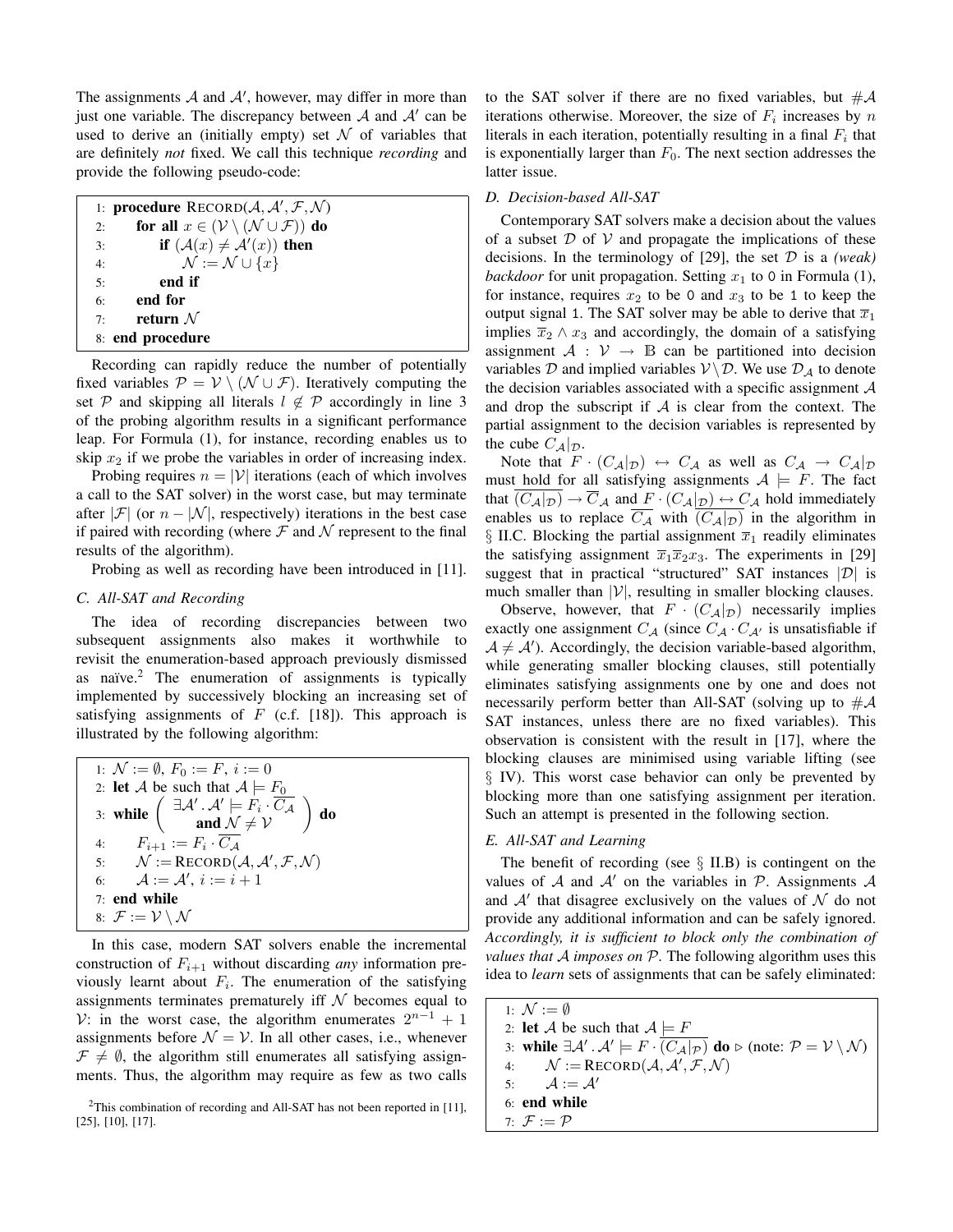Another benefit of this implementation is that it, unlike the algorithm in  $\S$  II.C, discards the cubes blocking previous assignments, preventing the formula from growing: given two subsequently computed sets of potentially forced variables  $P$ and P' such that  $\mathcal{P}' \subseteq \mathcal{P}$  holds,  $\overline{(C_{\mathcal{A}}|_{\mathcal{P}'})}$  subsumes  $\overline{(C_{\mathcal{A}}|_{\mathcal{P}})}$ since  $(C_{\mathcal{A}}|_{\mathcal{P}}) \rightarrow (C_{\mathcal{A}}|_{\mathcal{P}})$ . Thus  $(C_{\mathcal{A}}|_{\mathcal{P}})$  can be dropped.

Note that each iteration of line 4 decreases the size of  $P$ (and increases the size of  $N$ , respectively) by at least one, thus guaranteeing the progress of the algorithm in each iteration. Moreover,  $F \cdot (C_A|_{\mathcal{P}})$  becomes unsatisfiable once  $\mathcal{P} = \mathcal{F}$ . Thus, the algorithm terminates after at most  $|\mathcal{V} \setminus \mathcal{F}|$  iterations.

The following section presents an algorithm which draws together the ideas presented in  $\S$  II.D and  $\S$  II.E.

#### *F. Decision-based All-SAT and Learning*

When combining learning and blocking decision variables, we have to carefully navigate around the case in which  $\mathcal{D} \subseteq \mathcal{P}$  does not hold. In this case, namely, blocking  $C_{\mathcal{A}}|_{(\mathcal{D} \cap \mathcal{P})}$ potentially eliminates assignments still required to derive a correct solution, effectively "cornering" the algorithm in a dead end in which  $F \cdot (C_{\mathcal{A}}|_{(\mathcal{D} \cap \mathcal{P})})$  is unsatisfiable but only a fraction of the satisfying assignments has been taken into account.

What we can conclude from the unsatisfiability of  $F \cdot (C_{\mathcal{A}}|_{(\mathcal{D} \cap \mathcal{P})})$ , however, is that all variables in  $\mathcal{D} \cap \mathcal{P}$  are fixed. Unless  $(D \cap P) = \emptyset$ , this enables us to enlarge the set  $F$  of definitely fixed variables, as realised in the following implementation:

1:  $\mathcal{F} := \emptyset$ ,  $\mathcal{N} := \emptyset$ 2: **let** A be such that  $A \models F$ 3: while  $(\mathcal{N} \cup \mathcal{F}) \neq \mathcal{V}$  do 4: while true do 5: **if**  $(D_A \cap P) \neq \emptyset$  then  $\triangleright (\mathcal{P} = \mathcal{V} \setminus (\mathcal{N} \cup \mathcal{F}))$ 6:  $G := \mathcal{D} \cap \mathcal{P}$ 7: else 8:  $\mathcal{G} := \mathcal{P}$ 9: end if 10: **if**  $\exists A' \cdot A' \models F \cdot \overline{(C_{\mathcal{A}}|_{\mathcal{G}})}$  then 11:  $\mathcal{N} := \text{RECORD}(\mathcal{A}, \mathcal{A}', \mathcal{F}, \mathcal{N})$ 12:  $\mathcal{A} := \mathcal{A}'$ 13: else 14: **break**  $\triangleright$  (exit inner loop) 15: end if 16: end while 17:  $\mathcal{F} := \mathcal{F} \cup \{ \text{var}(l) | l \in (C_{\mathcal{A}}|_{\mathcal{G}}) \}$ 18: end while

Note that  $\mathcal{N} \cup \mathcal{F} = \mathcal{V}$  if  $\mathcal{P} = \emptyset$ , in which case the algorithm terminates.

The case in which  $F \cdot \overline{(C_{\mathcal{A}}|_{(\mathcal{D} \cap \mathcal{P})})}$  becomes trivially unsatisfiable due to  $\mathcal{D} \cap \mathcal{P}$  being empty is avoided by falling back on the solution presented in  $\S$  II.E. Thus, termination is guaranteed since the algorithm expands either  $\mathcal F$  or  $\mathcal N$  in each iteration. However, unless the SAT solver selects  $D$  in a clairvoyant manner such that  $\mathcal{F} \not\subseteq \mathcal{D}$  holds, the algorithm

|   |                                   | worst case |
|---|-----------------------------------|------------|
|   | All-SAT                           | #A         |
| в | Probing                           |            |
| C | All-SAT with Recording            | #A         |
| D | Decision-based All-SAT            | #A         |
| E | All-SAT and Learning              |            |
| F | Decision-based All-SAT + Learning |            |

TABLE I: Number of SAT calls for our techniques

may potentially end up *probing* individual variables in  $F$  (by means of an unfavourable choice of  $G$  in line 6). Notably, the probing technique we started out with in  $\S$  II.B can be derived from the algorithm above by replacing  $G$  with  ${x_i} (x_i \in \mathcal{P})$  in each iteration. Accordingly, the algorithm above also terminates after at most  $|V|$  iterations of the inner loop. Moreover, similarly to probing, the algorithm relies on incremental SAT to "retract" constraints  $(C_A|_{(\mathcal{D} \cap \mathcal{P})})$  which made the instance unsatisfiable, $3$  thus avoiding computationally expensive restarts of the SAT solver.

We conclude the presentation of our techniques with an overview of their respective worst-case behavior. Table I lists the number of iterations (with respect to  $\#\mathcal{A}, \mathcal{V}$ , and the final value of  $\mathcal F$ ) excluding the first call to the SAT solver to obtain an initial assignment. Note that the algorithms in  $\S$  II.B,  $\S$  II.E, and § II.F, which incorporate recording, can "get lucky" and terminate after only one iteration if there are no fixed variables. This case, however, is untypical. Further, recording does not help in § II.C and § II.D except in this very special case.

Nominally, the learning-based All-SAT technique is at an advantage. This, however, refers to the number calls to the SAT solver. In practice, the corresponding SAT instances may be of varying complexity across different examples. The experimental evaluation in the following section exposes this phenomenon further.

#### III. EXPERIMENTAL EVALUATION

This section evaluates the scalability as well as the utility of the techniques presented in  $\S$  II. We implemented these techniques in our tool called JEDISAT (which determines variables with *force*d values). The implementation is based on version 2.0 of MINISAT [7]. JEDISAT uses the search algorithm of MINISAT 2.0, but does not exploit its simplification capabilities.

We consider the trace-buffer fixed assignment problem as outlined in  $\S$  I (c.f. Fig. 1a). Our experiments (run on an Intel 4Core i7 @ 2.67GHz CPU with 3GB memory) for this comprise benchmarks from two different sources. We selected *(i)* the five largest circuits (in terms of file size) from the HMCC 2010 as well as *(ii)* the two processor cores from opencores.org (OC) that were used in the Backspace paper [6]. We converted the latter two Verilog designs into the DIMACS CNF format using the following flow of translation steps:

 $\text{Verilog} \xrightarrow{\text{Altera Quartus}^4} \text{blif} \xrightarrow{\text{ABC}^5} \text{aig} \xrightarrow{\text{AlGER}^6} \text{cnf}$ 

<sup>&</sup>lt;sup>3</sup>This is achieved by introducing a relaxation literal  $r_i$  in each iteration of the inner loop such that  $(r_i \Rightarrow (C_{\mathcal{A}}|_{(\mathcal{G})}))$ . Flipping  $r_i$  from 0 to 1 eliminates the constraint.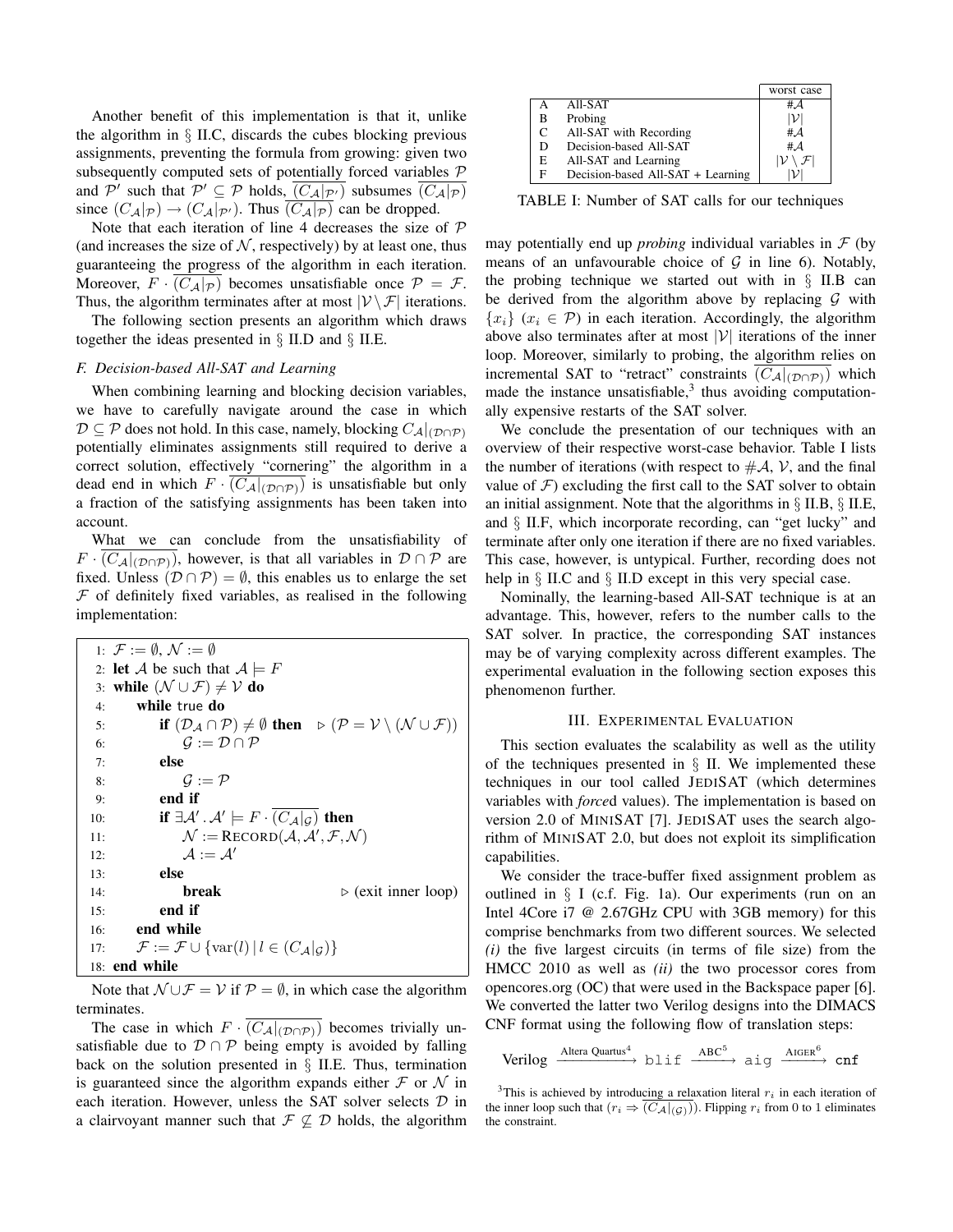|           | Benchmark          | CNF vars | Clauses |     |      |
|-----------|--------------------|----------|---------|-----|------|
| HMCC<br>O | birb07amba10andenv | 98091    | 294015  | 23  | 63   |
|           | bjrb07amba9andenv  | 72952    | 218616  | 21  | 59   |
|           | mentorbmland       | 36299    | 95182   | 224 | 4377 |
|           | neclaftp1001       | 71296    | 190305  | 32  | 7880 |
|           | neclaftp1002       | 71296    | 190305  | 32  | 7880 |
|           | 68hc05             | 567      | 1610    |     | 127  |
|           | oc8051             | 26468    | 70857   | 83  | 2784 |

TABLE II: Size statistics

Table II lists the size of the CNF formulas resulting from the benchmarks, where  $|S|$  denotes the number of latches and  $|I|$  denotes the number of inputs of the design.

For each of these seven benchmarks, we create four different instances of the problem as follows. For each cycle of the hardware design (c.f. Fig. 1a), we constrain a certain percentage (1%, 5%, 10%, or 20%, respectively) of the latches and IO signals (chosen at random) to values determined by a prior simulation-run. The intention is to emulate the tracebuffers recording exactly this percentage of state variables. These correspond to the  $T_i$  for cycle i in § I. In practice, the state variables recorded in a trace-buffer will most certainly be chosen with more care, thus providing more useful information than a randomly chosen subset of variables. We compare the *performance* of the algorithms and evaluate the *utility* of our technique by quantifying the additional information gained with the help of backbones.

#### *A. Performance*

Fig. 2 shows the relative performance of the algorithms in § II on this set of benchmarks for the single cycle version of this problem (c.f. Fig. 1a) with a 100 second timeout for each instance. We omit the results for All-SAT without recording, since the results are identical to All-SAT with recording (as  $\mathcal{F} \neq \emptyset$ ). In addition, to emphasize the benefits of incremental solving, we evaluated an implementation of probing which restarts the SAT solver in each iteration and drops all learnt clauses. The run-times are presented in a "cactus plot", indicating the number of instances that can be solved (x-axis) within a given *per-instance* time limit (y-axis). For each respective algorithm, the instances are ordered by increasing difficulty. As we can see, only algorithms B, E and F are competitive, while the others are only able to solve a few instances within 100 seconds. Further, algorithm B (probing) seems to be significantly better in overall runtime. This is somewhat surprising, since Table I suggests that algorithm E (All SAT and Learning) should perform better, as it has fewer iterations in the worst case.

Fig. 3 provides some additional insight into this. It provides the number of iterations, i.e., calls to the SAT solver  $(y\text{-axis})$ for each of the seven benchmarks. For each benchmark, we evaluated the three most competitive algorithms (B, E, F) for 4 different sizes (1%, 5%, 10%, and 20% of  $|I \cup S_i \cup S_{i+1}|$ ) of the trace buffers. Missing bars indicate that the technique did not finish within 100 seconds on the respective benchmark.





Fig. 2: Run-time of different techniques on single-cycle hardware competition and processor benchmarks

As expected, probing requires significantly more iterations. Moreover, the number of iterations of probing increases with the size of the trace-buffers, since larger trace-buffers in general result in more fixed variables. However, Fig. 2 shows that B is faster than the algorithms E and F, implying that the iterations of B are significantly faster on average. The reason for this is that probing a single literal strongly constrains the search space and enables efficient unit-propagation. We observed that probing performs better in particular for the first few iterations, i.e., probing gets a head start over the other approaches. The SAT-runs in later iterations provide an answer almost instantaneously, which we attribute to the fact that the SAT solver retains the information learnt in previous iterations. *We emphasise that this approach depends crucially on the capability of the SAT-solver to solve instances incrementally even if unit-clauses are discarded along the way (c.f.* §§ *II.B and II.F).* Experiments in which we deactivated this feature and performed a restart of the SAT solver instead (see non-incremental probing in Fig. 2) show that probing and decision-based All-SAT with recording quickly become computationally infeasible. Between E and F the results are somewhat mixed across the benchmarks.

#### *B. Utility*

Fig. 4 illustrates the fraction of unknown latch values determined to be fixed by using these techniques (naturally, B, E, and F yield the same results if they terminate and only differ in run-time). This corresponds to  $|\mathcal{F}_i \cup \mathcal{F}_{i+1}|/|(S_i \setminus T_i) \cup$  $(S_{i+1} \setminus T_{i+1})$  in Fig. 1a. The x-axis lists the 7 benchmarks, with the 4 bars for each corresponding to increasing sizes of the trace buffers. With increasing sizes of the trace buffer, a larger fraction of the unknown state bits are determined to be fixed. An exception is the oc8051. The backbone size decreases for the largest trace buffer size due to the fact that the signals recorded in the trace buffer are chosen at random and vary across different trace buffer sizes.

Motivated by the application described in  $\S$  I, we also explored the scalability and utility of the multi-cycle version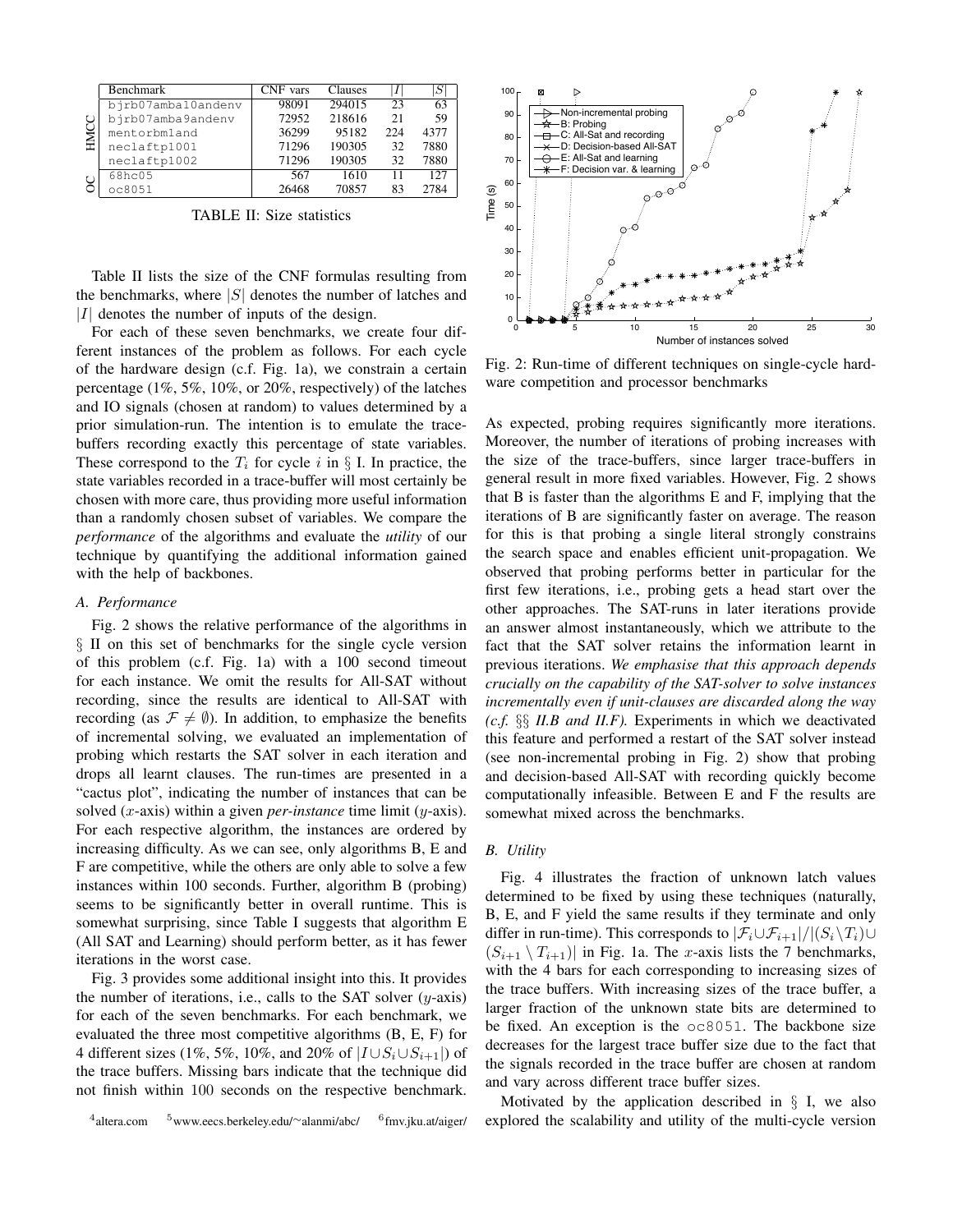



Fig. 4:  $|\mathcal{F}_i \cup \mathcal{F}_{i+1}|/|(S_i \setminus T_i) \cup (S_{i+1} \setminus T_{i+1})|$  (c.f. Fig. 1a) for different trace-buffer sizes.

of the problem as illustrated in Figure 1b. Fig. 5 shows the percentage of the unknown state bits  $\bigcup_{i=1}^n (S_i \setminus T_i)$  (as a function of the number of cycles that form the problem instance) that can be recovered (i.e.,  $\bigcup_{i=1}^n \mathcal{F}_i$ ) given that the content of 5% of the latches (randomly chosen) of the oc8051 and the 68hc05 design is known for each of the cycles. In this scenario, we assume that all IO values are known. The timeout for the computation was set to one hour. Fig. 5b illustrates the scalability limits of the approach: within one hour, the analysis can cover at most 271 cycles of the slightly large oc8051 processor, and 20.24% of the unknown state bits can be restored. For the smaller 68hc05, we are able to analyse 3292 cycles within one hour, however, in this case, full information can be restored with just 750 cycles.



Fig. 5: Recovered latches for multiple cycles  $\frac{\sum_{i=1}^n|\mathcal{F}_i|}{\sum_{i=1}^n|S_i\backslash T_i|}$  $\setminus$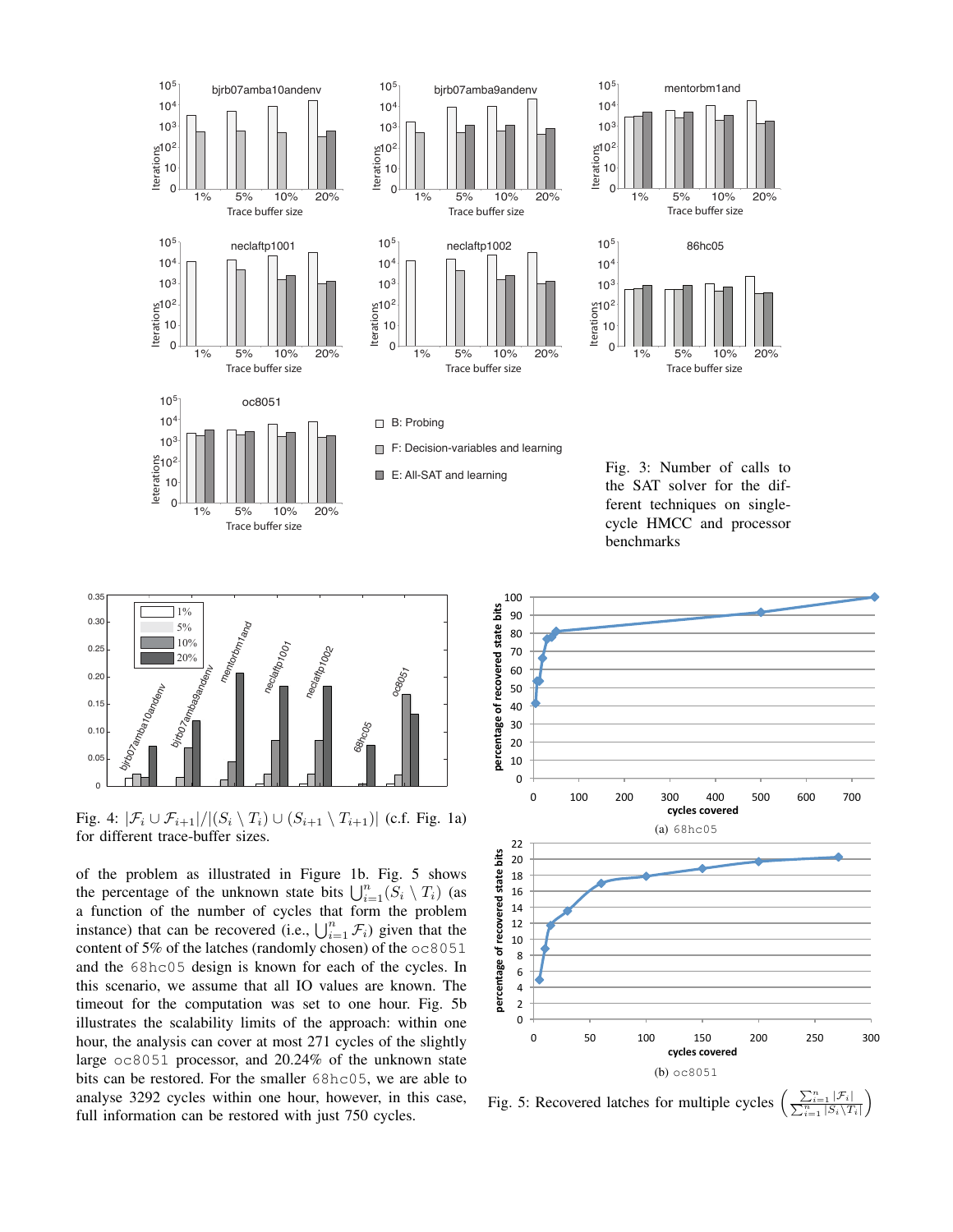#### IV. RELATED WORK

There is extensive literature on the computation and the applications of backbones. In the following, we give a brief overview covering the complexity of the problem and different algorithms to compute backbones. Finally we cover techniques for post-silicon validation that are related to our application.

## *A. Complexity of Computing Backbones*

The term backbone was coined by researchers investigating the hardness of instances of NP-complete problems [19], [1], [12], [3], [31], [32]. The backbone represents the strongly constrained variables of a SAT instance and its size is one parameter studied in this context. The problem of computing backbones is *NP-equivalent* [13]. It is in the class of NP-hard problems and can be solved using polynomially many calls to a SAT oracle, i.e., it is NP-easy. Kilby *et al.* [14] shows that even the existence of a polynomial approximation algorithm for computing backbones would imply that  $P = NP$ . The notion of backbones has also been generalised to graph colouring problems [3].

## *B. Techniques for Computing Backbones*

Climer *et al.* [2] presents a graph-based algorithm which relies on approximate lower and upper bounds to compute backbones of instances of the travelling salesman problem. The focus of our paper is on SAT-based techniques. A recent overview and experimental evaluation of such techniques is provided by Marques-Silva *et al.* [17]. In particular, this paper covers model enumeration (corresponding to the All-SAT algorithm in § II.A), *iterative SAT-testing* (equivalent to probing in § II.B), and filtering (which we call recording). Moreover, [17] discusses two optimisations (introduced in [23]) which we have not considered in our presentation. Firstly, *variable lifting* denotes the technique of discarding variables if they are not used for satisfying any clause. Secondly, a greedy approximation algorithm for the *set covering* problem, the problem of finding a minimal set of variables that satisfy all clauses, helps to eliminate variables in the probing algorithm.

Probing as well as recording were first developed as means to determine valid configurations of products. Kaiser and Küchlin [11], [25] partitions backbones into *inadmissible* (always false) and *necessary* (always true) variables and present three algorithms dubbed *basic*, *filter*, and *directed*. The former two algorithms correspond to probing with and without recording (see II.B), and the latter uses a variable selection and assignment strategy which aims at maximising the number of variables eliminated by recording. Janota [10] uses probing and a memoization technique similar to recording to find backbones.

The conclusions of [17] are similar to ours:

- 1) Backbone computation for large practical instances is feasible. Enumeration-based algorithms do not scale, neither do iterative algorithms that do not use the incremental interface of the SAT solver.
- 2) Backbones can represent a significant percentage of the number of variables (up to 90% and never below 10%

in the benchmarks presented in [17], some of which are selected instances from the SAT 2005, 2007, and 2009 competition).

Gregory *et al.* [8] confirms that backbones can be as large as 86% of the variables in structured instances, but also shows that they are as small or non-existent in problems such as graph colouring. Hsu *et al.* [9] discusses approximation techniques to compute the *bias* of a variable, i.e., the proportion of solutions that assign a variable a particular value. This concept is more general than backbones.

The reduction of the size of blocking clauses in All-SAT based on conflict clauses is discussed in [18]. To the best of our knowledge, the algorithm we present in § II.F is novel.

## *C. Other SAT-based Techniques and Learning*

Contemporary decision procedures are modern SAT solvers based on the DLL algorithm [4] using unit-propagation [5] for deriving implications. The implications determined in this context are not intended to be complete, but rather to help prune the search space [20]. In contrast, recursive learning is a complete algorithm for learning all variable implications [16]. There are some similarities between this technique and Stålmarck's algorithm for Boolean satisfiability, which can also provide a complete list of implications by recursively learning from setting all individual variables to both possible values, all pairs of variables to all four possible values and so on [24]. While both recursive learning as well as Stålmarck's algorithm are theoretically complete in the sense of potentially learning all implications, in practice they are only used in limited ways to improve on local implications to help prune large search spaces. In contrast, in this paper, we are interested in *complete* solutions to this problem in a large-scale setting (for functions of a hundred thousand or even millions of variables).

In his work on learning Boolean formulae, Valiant used the notion of queries to an oracle [28]. There is some similarity between that and the iterative use of a SAT-solver in our methods. However, Valiant's learning is limited to Boolean monomials (a conjunction of literals, or a Boolean cube), or Disjunctive Normal Forms (a set of cubes) and does not extend to learning fixed assignments.

#### *D. Related Applications*

The work most related to the application of backbones for post-silicon validation is [15]. This paper addresses the restoration of states by constructing a set of "restorability equations" that enable the propagation of known trace signals. Our approach does not require the construction of such equations. Moreover, our technique is complete in the sense that it will restore all signals covered by the backbone, whereas the recovery rate in [15] is limited by the fact that, for reasons of efficiency, no branching and backtracking is performed. Finally, our approach is SAT-based, allowing us to take advantage of the advances in satisfiability solving.

Yang *et al.* [30] proposes a SAT-based technique that, given a test scenario that results in a failure, identifies signals